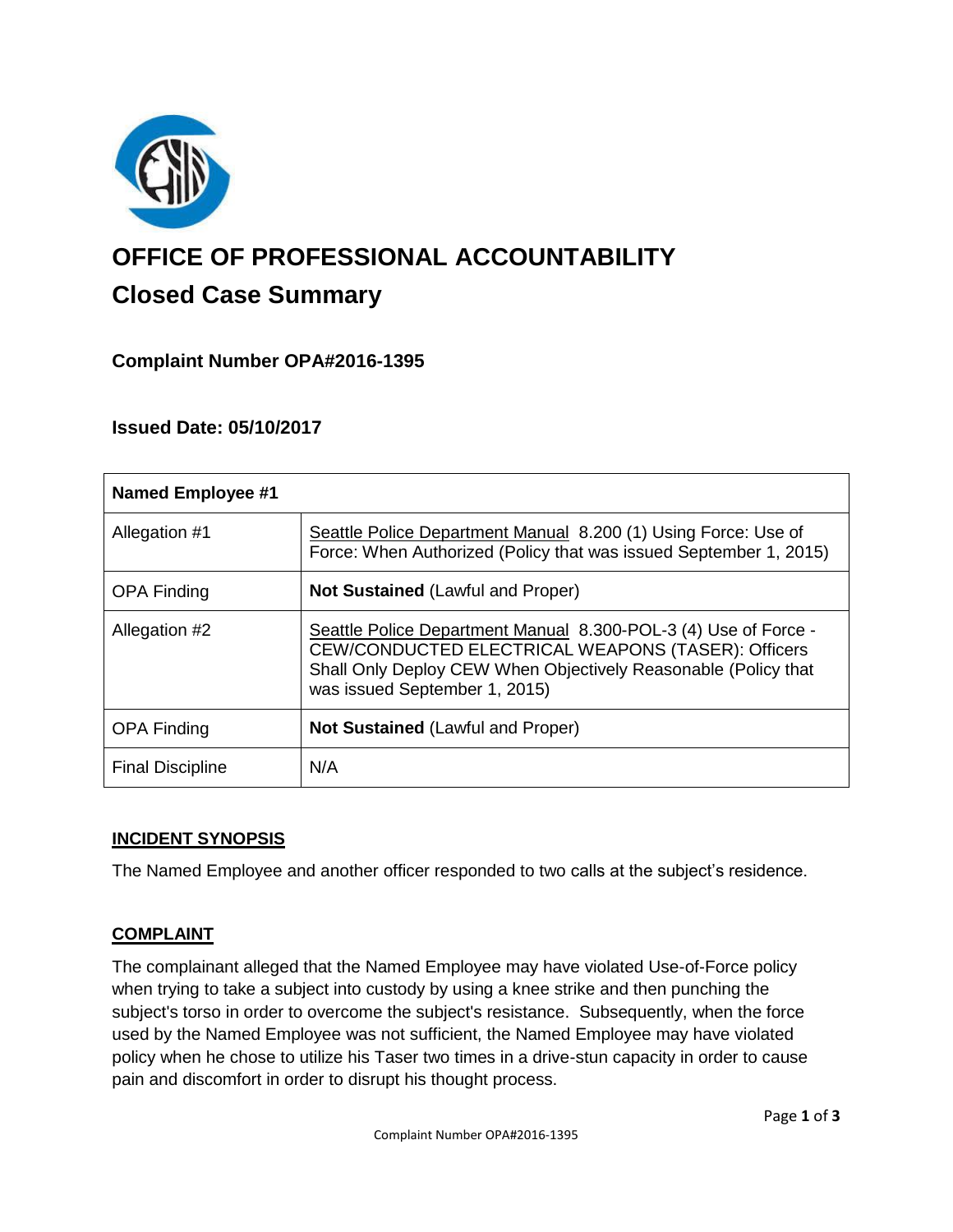#### **INVESTIGATION**

The OPA investigation included the following actions:

- 1. Review of the complaint memo
- 2. Review of In-Car Videos (ICV)
- 3. Search for and review of all relevant records and other evidence
- 4. Interview of SPD employee

## **ANALYSIS AND CONCLUSION**

The Named Employee used three different force options on the subject: a knee strike, a punch and two touch stun applications from a Taser. In all three instances, the purpose of the force was the same. The Named Employee was attempting to overcome the active resistance and aggressive behavior of the subject. The Named Employee and his cover officer had been called back to the subject's apartment for a second time the same night. In both cases, a neighbor called the police to report sounds coming from the subject's apartment that were consistent with a Domestic Violence (DV) incident. When the Named Employee and his partner arrived the first time, they were able to determine that no DV had taken place and made contact with the subject and his wife. When the two officers returned later the same shift, they encountered the subject who seemed angry and highly intoxicated. More concerning to the officers was that the subject's wife was not in the apartment in spite of the subject's claims she was. The officers could not locate the subject's wife and grew concerned the subject may have done something to harm her and hide her from the police. As the cover officer searched for the wife, the Named Employee had the subject sit in a chair. The subject made several attempts to get up and then charged at the cover officer. Both officers grabbed the subject and brought him to the floor where they attempted to control him and get the subject into handcuffs. The preponderance of the evidence from this investigation showed that the subject pulled his hands and legs under his body and grabbed onto the officers' hands as they tried to bring the subject's arms out for handcuffing. At the same time, the subject was moving and bucking in a way that made it difficult for either officer to gain control of the subject. The Named Employee grew concerned that a prolonged struggle with the large, strong and intoxicated subject might lead to a situation in which the officers might be overpowered or feel the need to resort to a higher level of force to prevent being overpowered. The Named Employee used progressively increasing levels of force in an effort to get the subject to stop actively grappling or fighting with the two officers. Both officers repeatedly told the subject to stop fighting and resisting. The first use of force by the Named Employee was a knee strike to the side of the subject's torso. This appeared to have no effect and the subject did not stop struggling and fighting with the officers. The Named Employee then delivered a "hammer fist" strike to the same side of the subject, but a little higher on his torso. This, too, did not result in stopping the the subject's actions. Finally, the Named Employee delivered two drive stun applications of his Taser to the subject, first on the subject's side and then on his hip. After the second Taser stun, the subject stopped his aggressive actions and fighting with the officers.